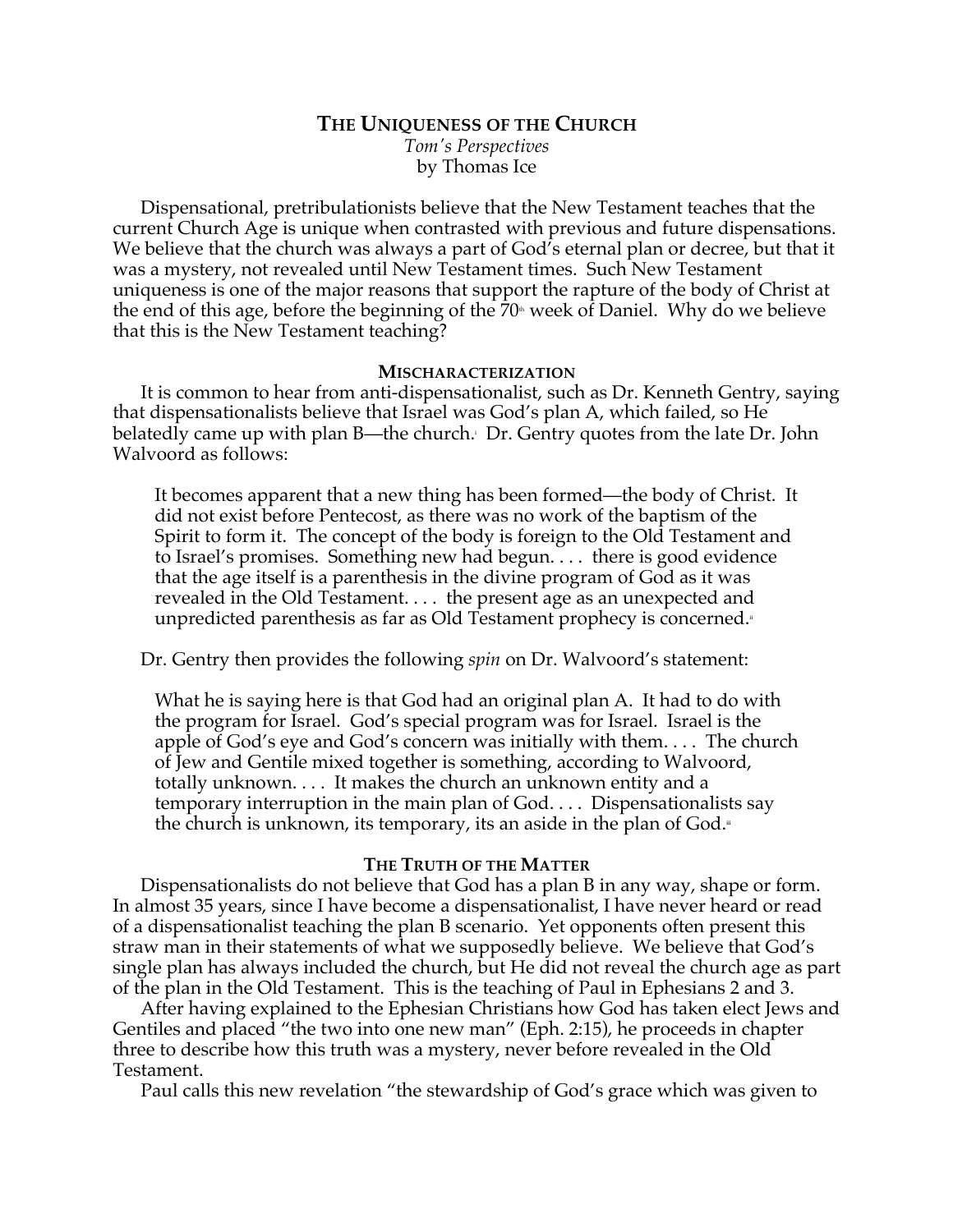me for you" in verse two of chapter three. The word that the NASB translates "stewardship" is rendered "dispensation" by the KJV. This is one of the places where "dispensation" is used in the Bible (see also 1 Cor. 9:17; Eph. 1:10; Col. 1:25) and is where the modern use of *dispensationalism* is derived. How was the dispensation of God's grace given to Paul? Ephesians 3:3 tells us that it was "by revelation." I believe that Jesus in His Upper Room Discourse (John 13—17) gave a brief introduction of church age truth to His disciples. Yet Jesus said, "I have many more things to say to you, but you cannot bear them now. But when He, the Spirit of truth, comes, He will guide you into all the truth; for He will not speak on His own initiative, but whatever He hears, He will speak; and He will disclose to you what is to come" (John 16:12-13). One of the many more things that Jesus reveled, in this case to Paul, was "the mystery, as I wrote before in brief." When did Paul previously and briefly speak of the mystery? Most likely in Ephesians 1:9-10!

## **THE MYSTERY**

What does Paul mean by the term "mystery"? "Biblically a mystery is a divine truth that God had not disclosed in Old Testament times but did reveal to the New Testament apostles and prophets to proclaim freely to everyone who will listen,"<sup>\*</sup> declares Dr. John Witmer. More specially, Dr. Harold Hoehner says, "in Ephesians the mystery is that believing Jews and Gentiles are now one in the body of Christ." He continues:

the mystery mentioned in Ephesians was hidden in God in ages past (3:9). It was something that could not be understood by human ingenuity or study. God revealed it to the apostles and prophets by the Spirit (3:4). Now that it is revealed, it is open to everyone and it is simple to understand and thus not relegated to an intellectual minority. Ephesians views God's sacred secret as believing Jews and Gentiles united into one body. In the OT Gentiles could be a part of the company of God, but they had to become Jews in order to belong to it. In the NT Gentiles do not become Jews nor do Jews become Gentiles. Rather, both believing Jews and Gentiles become one new entity, Christians (Eph. 2:15-16). That is the mystery. $\cdot$ 

What is the content of the mystery that Paul speaks of in this passage? He tells us plainly in 3:6 when he says, "to be specific, that the Gentiles are fellow heirs and fellow members of the body, and fellow partakers of the promise in Christ Jesus through the gospel." This summarizes what he had explained in Ephesians 2—the coequality of saved Jews and Gentiles in the Body of Christ.

Paul says that the specific purpose of his ministry (verses 7-8) is "to bring to light what is the administration of the mystery which for ages has been hidden in God, who created all things; in order that the manifold wisdom of God might now be made known through the church to the rulers and the authorities in the heavenly places" (verses 9-10). In previous ages—before New Testament times—God purposely hide His intentions from all, including the angelic world, because He wants to teach them something through this new organism known as the church. Thus, pedagogy is the reason for the progressive revelation of His plan.

Further, Paul states specifically that the church age "was in accordance with the eternal purpose which He carried out in Christ Jesus our Lord" (verse 11). This is why dispensationalists have never taught the so-called plan A and plan B theory that critics suppose we hold. Dispensationalists have always taught that there is a single plan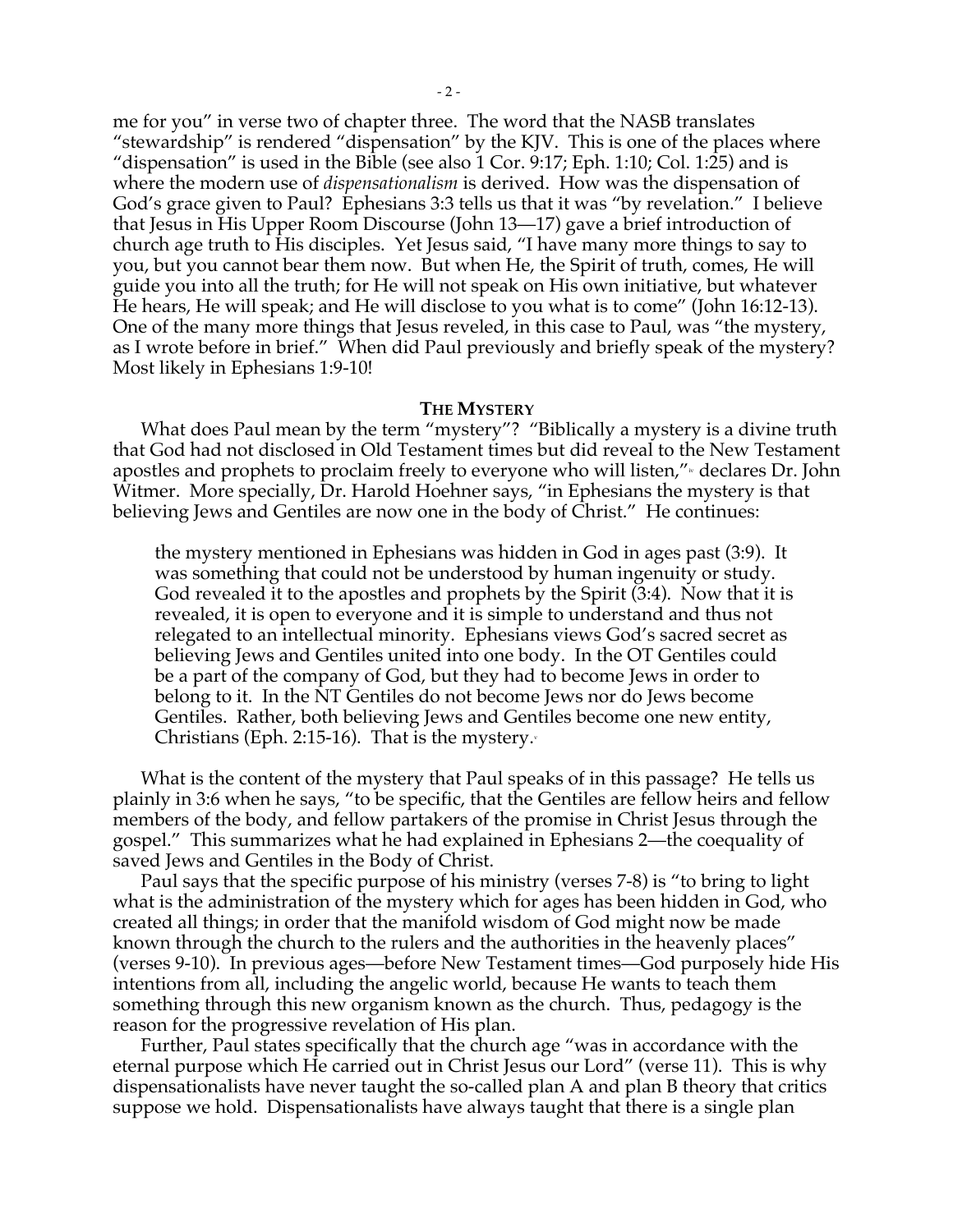carried out in stages. That relating to Israel was previously revealed, while that relating to the church was hidden until after the birth of Christ's Body. Verse 8 says it is "the manifold wisdom of God," meaning many-sided wisdom of God. Nondispensationalist, Dr. Ernest Best, said the following when commenting on Ephesians 3:5: "There is both continuity and discontinuity between the testaments: our passage stressed the discontinuity." Thus, God's single plan has multiple aspects (dispensations) to it. Both unity and diversity is a part of God's plan. Dispensationalists recognize both God's single plan and that it is worked out in history through various ages, while many like Dr. Gentry too often deny biblical distinctions.

A mystery is a secret that cannot be learned through reason, it must be revealed, as it was to Paul. How else could we learn of something that had not been previously disclosed? This is why dispensationalists, and anyone who understands Paul's statement here, believe that the church age is unique and undisclosed in prior history. The Bible tells me so!

## **NOT DISCLOSED IN THE OLD TESTAMENT**

Paul says of the mystery, "which in other generations was not made known to the sons of men, as it has now been revealed to His holy apostles and prophets in the Spirit" (3:5). Dr. Gentry thinks that this verse does not mean what it actually says. "Paul says that the 'mystery' that was kept secret is 'now made manifest' to '*all* nation,' not just to Israel," declares Dr. Gentry. "The Church is no 'parenthesis."<sup>"</sup> He takes the "as" in verse 5 as a comparison of *degree*, rather than as a comparison of *kind*, which is what the text intends. It is through such trickery that many, like Dr. Gentry, attempt to get around the clear implication that the church is unique in the plan of God. However, such an approach will not stand up to what the text actually says.

Dr. Hoehner provides five reasons why the "as" is used in this context as a comparison of kind. First, even though "as" is commonly used as a comparison of degree, it is also used a number of times as a comparison of kind. Hoehner notes, "One must consider the context rather than frequency of use to determine the interpretation of any given passage."<sup>\*</sup> "Although the causal use is possible, the descriptive use best fits the context."<sub>"</sub> Dr. Hoehner calls the comparison of degree the descriptive view.

Second, "The context would support the descriptive sense, for Paul wrote in verse 9 that this mystery was hidden for ages in God." Third, "the verb in verse 5 means 'to uncover, unveil' something that has previous been completely covered or hidden. There is no indication of a partial uncovering of the mystery in the OT. If, then, it was hidden from view, it could only be made known after it was unveiled."<sup>、</sup>Fourth, "The parallel passage in Col. 1:26 does not use the adverbial conjunction *as* but rather the adversative conjunction *but* and reads, 'the mystery which has been hidden for ages and for generations but now was made manifest to his saints." This corresponds with Rom. 16:25-26 where Paul states that the mystery was kept secret for ages *but* now has been manifested."<sup>xi</sup>

Finally, "The emphatic position of the temporal adverb 'now,' agrees with Col. 1:26 and Rom. 16:26 in the use and position of the same temporal adverb which marks the contrast between the past and present ages. The same temporal adverb in Eph. 3:10 further substantiates this: 'In order that the manifold wisdom of God (which is the mystery of Jews and Gentiles united in one body) might *now* be made known to the rulers and authorities in the heavenly places through the church.' If the heavenly hosts in OT times did not know of this mystery, it is most unlikely that the people of that era would have known about it. In fact, the heavenly hosts learned of the mystery through